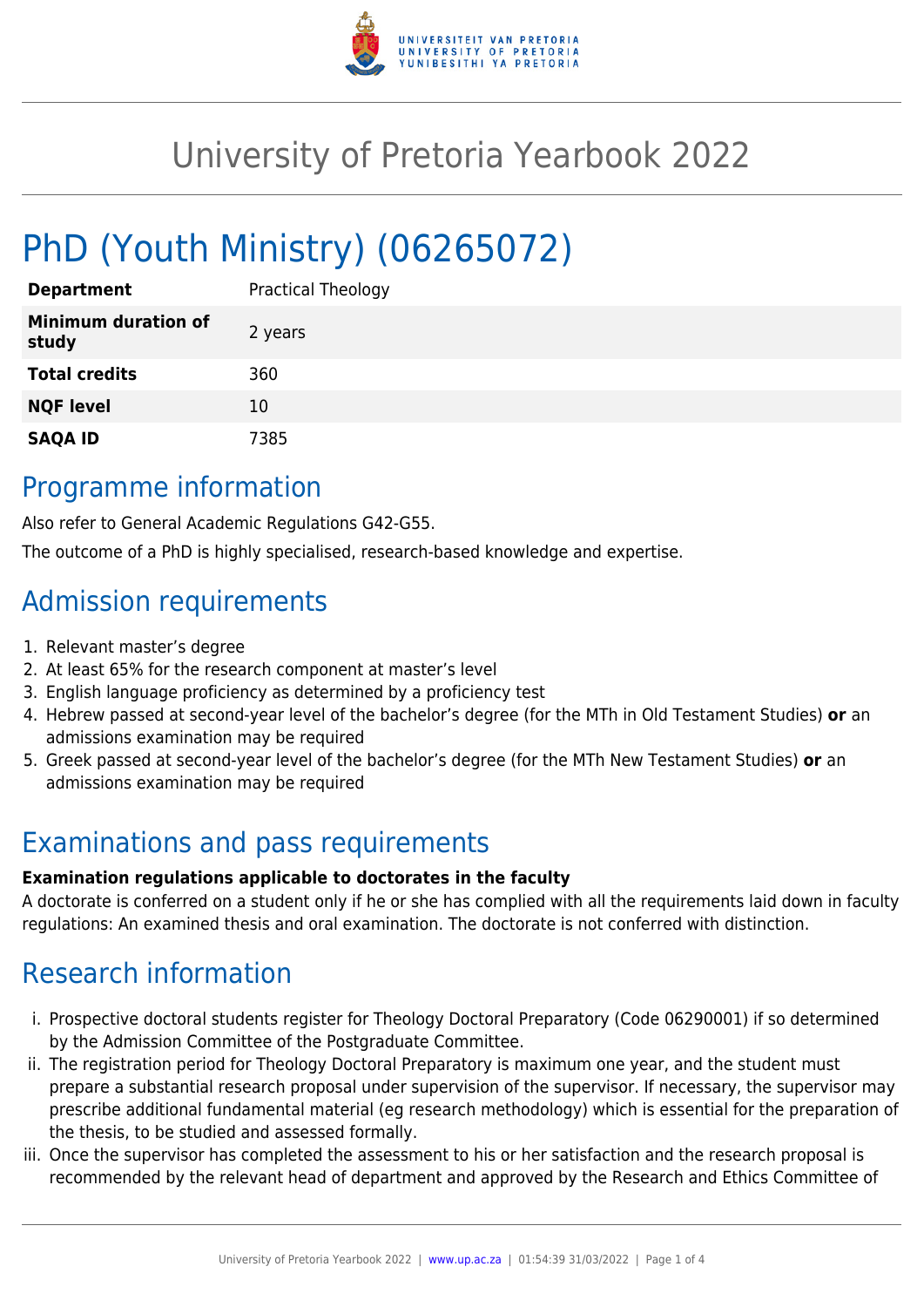

the Faculty of Theology, the student will be allowed to register for the appropriate doctoral programme.

Also refer to General Academic Regulation G51.

#### **Article for publication**

- Unless Senate, on the recommendation of the supervisor, decides otherwise, a student, before or on submission of a dissertation, must submit at least one draft article for publication in a recognised academic journal and in the case of a thesis, must submit proof of submission of an article issued by an accredited journal, to the Head: Student Administration.
- The draft or submitted article, should be based on the research that the student has conducted for the thesis and be approved by the supervisor if the supervisor is not a co-author.
- The supervisor shall be responsible for ensuring that the paper is taken through all the processes of revision and resubmission, as may be necessary. Conferment of the degree may be made subject to compliance with the stipulations of this regulation.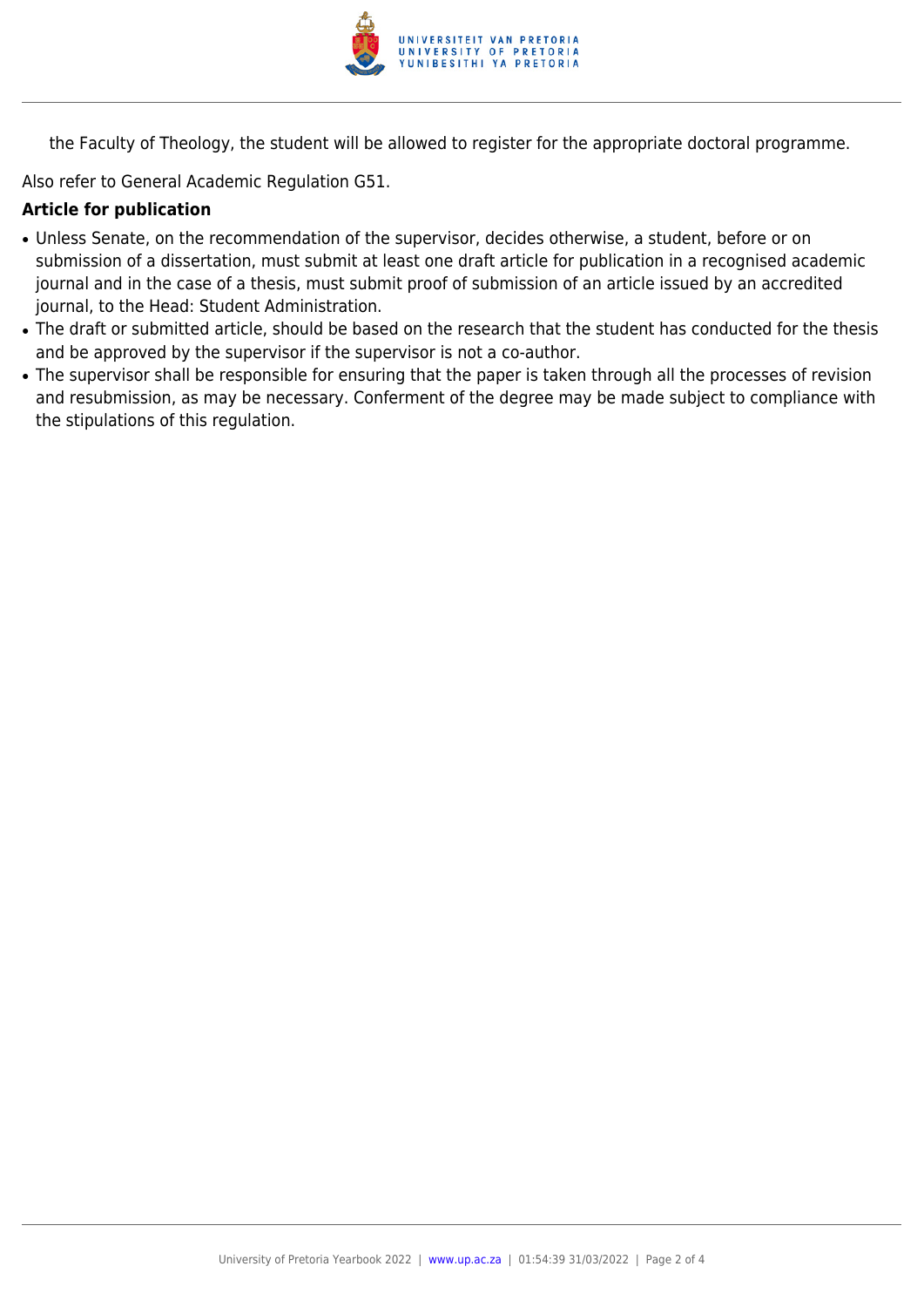

### Curriculum: Year 1

**Minimum credits: 360**

#### **Core modules**

[Thesis: Practical theology youth ministry 997](https://www.up.ac.za/parents/yearbooks/2022/modules/view/PRT 997) (PRT 997) - Credits: 360.00